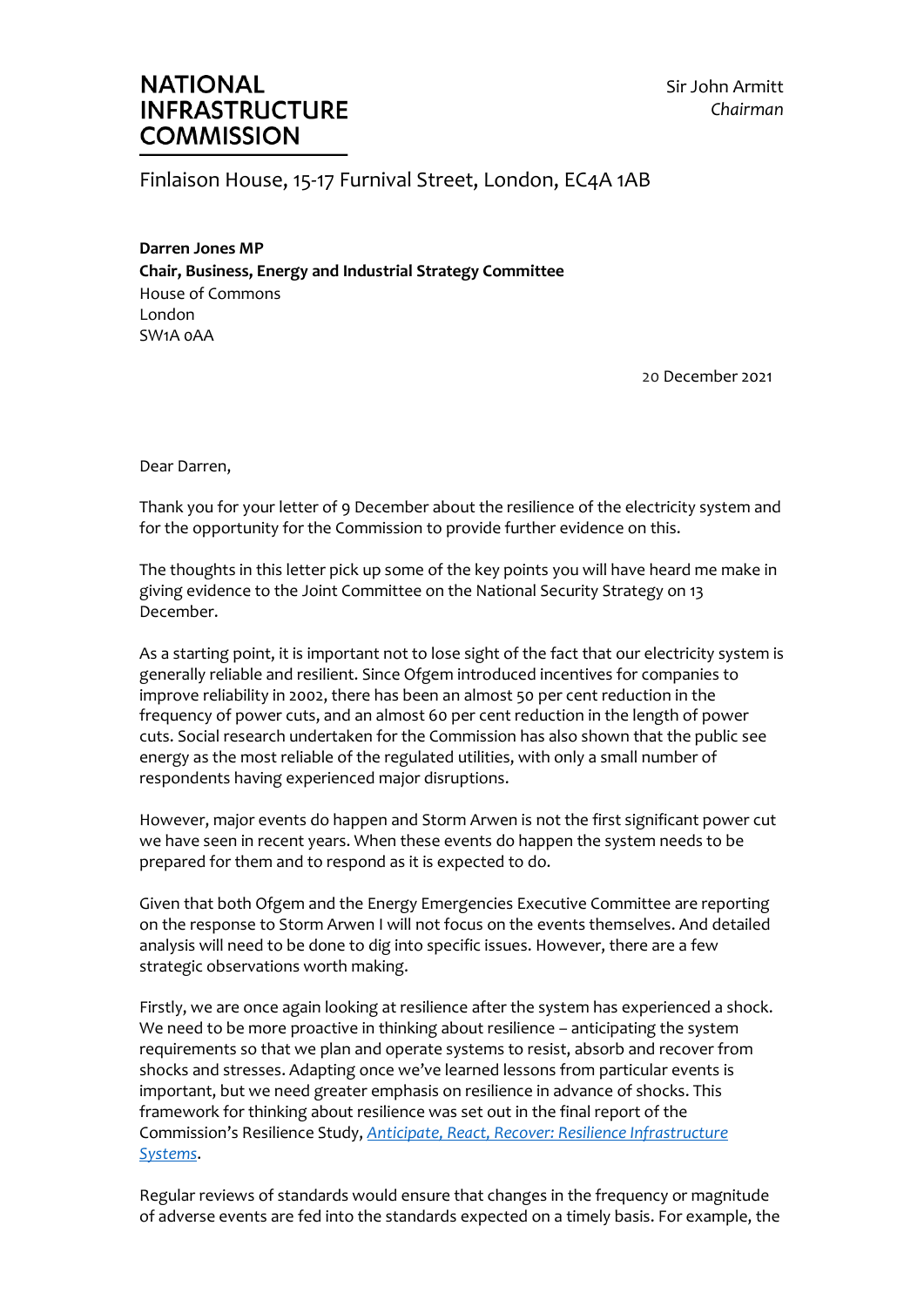'guaranteed standards' for restoration of supply in the electricity system were last updated in 2015, following the December 2013 storms. It would be much better to review standards sufficiently regularly that they can proactively be planned for across the system, including supporting Ofgem make its decisions on the level of investment needed to ensure system resilience.

As well as thinking about resilience standards and objectives at the strategic level, we also need to ensure that regular, rigorous stress testing and planning by operators is in place. If these are not in place then standards will not be met. Clearly this is something that Ofgem and the Energy Emergencies Executive Committee will be looking at in detail in their reviews.

In terms of investment, draft business plans suggest that all network operators are planning to increase their investment in resilience during the next price control period. In RIIO-ED1 distribution network operators have been provided with £3.9 billion to maintain asset health and £1.5 billion specifically for resilience.

However, it is worth noting that Ofgem's published data shows that distribution network operators have consistently underspent their collective allowance for expenditure on resilience throughout the current price control period.<sup>[1](#page-1-0)</sup> This includes a consistent underspend on tree cutting across the network. [2](#page-1-1) There may be sensible explanations for this – such as increased efficiency – and we understand from Ofgem that the latest data suggests a more positive trend when a wider range of resilience activities (such as quality of supply) are also included. Nevertheless, we need to ensure resilience remains an investment priority.

I understand you have also written to Ofgem and the Energy Networks Association on this topic who will be best placed to provide further details.

More broadly, the Commission has made a number of recommendations about how the regulatory model for utilities could be updated and strengthened to meet future challenges, including climate risks and maintaining the right level of investment across regulated sectors. The whole system does not need to be redesigned, but it needs to be updated to achieve a well-regulated market economy which can respond to the coming challenges. The Commission's report *[Strategic Investment and Public](https://nic.org.uk/app/uploads/NIC-Strategic-Investment-Public-Confidence-October-2019.pdf)  [Confidence](https://nic.org.uk/app/uploads/NIC-Strategic-Investment-Public-Confidence-October-2019.pdf)* set out four key tweaks needed to facilitate long-term strategic investment through an updated and strengthened regulatory system that:

- provides a strategic framework to deliver the UK's long-term investment needs
- makes investment decisions reflecting the priorities of the whole of the UK
- is based on statutory duties that support long-term investment including the need for Ofgem to be given a resilience duty; and
- uses competition to drive innovation.

Resilience needs to be considered in conjunction with broader investment priorities, especially as we transition our energy systems to meet net zero. Along with broader technological opportunities, this transition may also provide opportunities to enhance resilience. For example, the availability of vehicle-to-grid connections in people's homes may help absorb and recover from shocks if they allow electric vehicles to function as a

<span id="page-1-0"></span><sup>1</sup> Ofgem (2021) [RIIO-1 Electricity Distribution Annual Report 2019-20.](https://www.ofgem.gov.uk/publications/riio-1-electricity-distribution-annual-report-2019-20) Previous annual reports for

<span id="page-1-1"></span>RIIO-1 show underspending of allowances on resilience has been the case each year<br><sup>2</sup> Expenditure classified as resilience covers black start, flood mitigation, physical security and tree cutting.